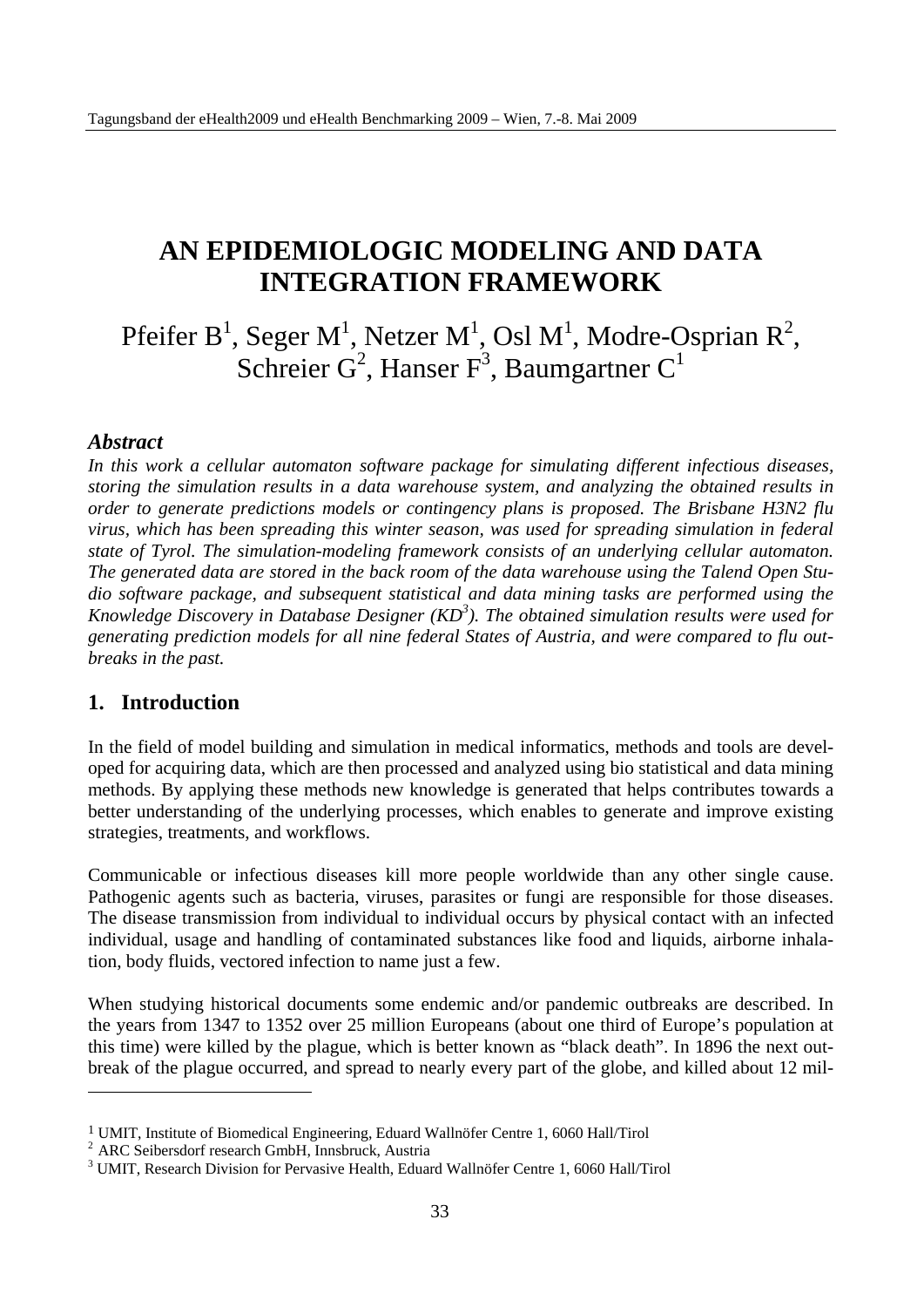lion individuals up to 1945. The Spanish Flu outbreak occurred in the years between 1918 and 1920 and was able to kill between 20 and 50 million people, especially young adults and teens with well working immune systems. In 1957 about one million individuals fell prey to the Asian Flu, and the Hong Kong Flu killed about 700.000 individuals. The Acquired Immune Deficiency Syndrome (AIDS), which is caused by the immunodeficiency virus (HIV), was first recognized in the 1980s. Its death toll lies by about 20 million individuals. The HI-Virus infects about 50 million individuals all over the world. More historical data can be obtained at [1].

This shows that infectious diseases and the generation of contingency plans and strategies are of importance to check an outbreak, which means to save lives and to minimize economical impact.

As every year the flu (especially during winter season) afflicts Austria, as well as other countries. During the Christmas time the Influenza type A subtype H3N2 virus, named "Brisbane", has exponentially been spreading [2]. Typically, about 10 percent of adults and 15 percent of children fall ill. The symptoms are: sudden high fever, shooting pains and arthralgia.

For modeling different communicable diseases several approaches were presented in the past [3-5]. Our proposed framework enables to simulate the spatio-temporal individual based behavior of different communicable diseases and to persistently store the simulation results for further analysis using data mining techniques.

## **2. Methods**

#### **2. 1. Infectious Disease Simulation**

The classic epidemic model, which is known as S-I-R model, is widely used for simulating the behavior of communicable diseases [3-5]. In the S-I-R model the class S denoted the number of susceptibles, class I denotes the number of infectives, and class R refers to the number of recovered people in the model. The model is given by the initial value problem:

$$
\frac{dS}{dt} = -aIS, \quad S_0 \ge 0
$$
  

$$
\frac{dI}{dt} = aIS - bI, \quad I_0 \ge 0
$$
  

$$
\frac{dR}{dt} = bI, \quad R_0 \ge 0
$$

where the sum of the model classes  $S(t)+I(t)+R(t)=N$ , with N being the number of all individuals.

However, the classic SIR model is unable to take account of natural birth and death, immigration and emigration, passive immunity and spatial arrangement. Therefore, partial differential equations (PDE) can be used. Following PDE can be used for modeling infection diffusion through space: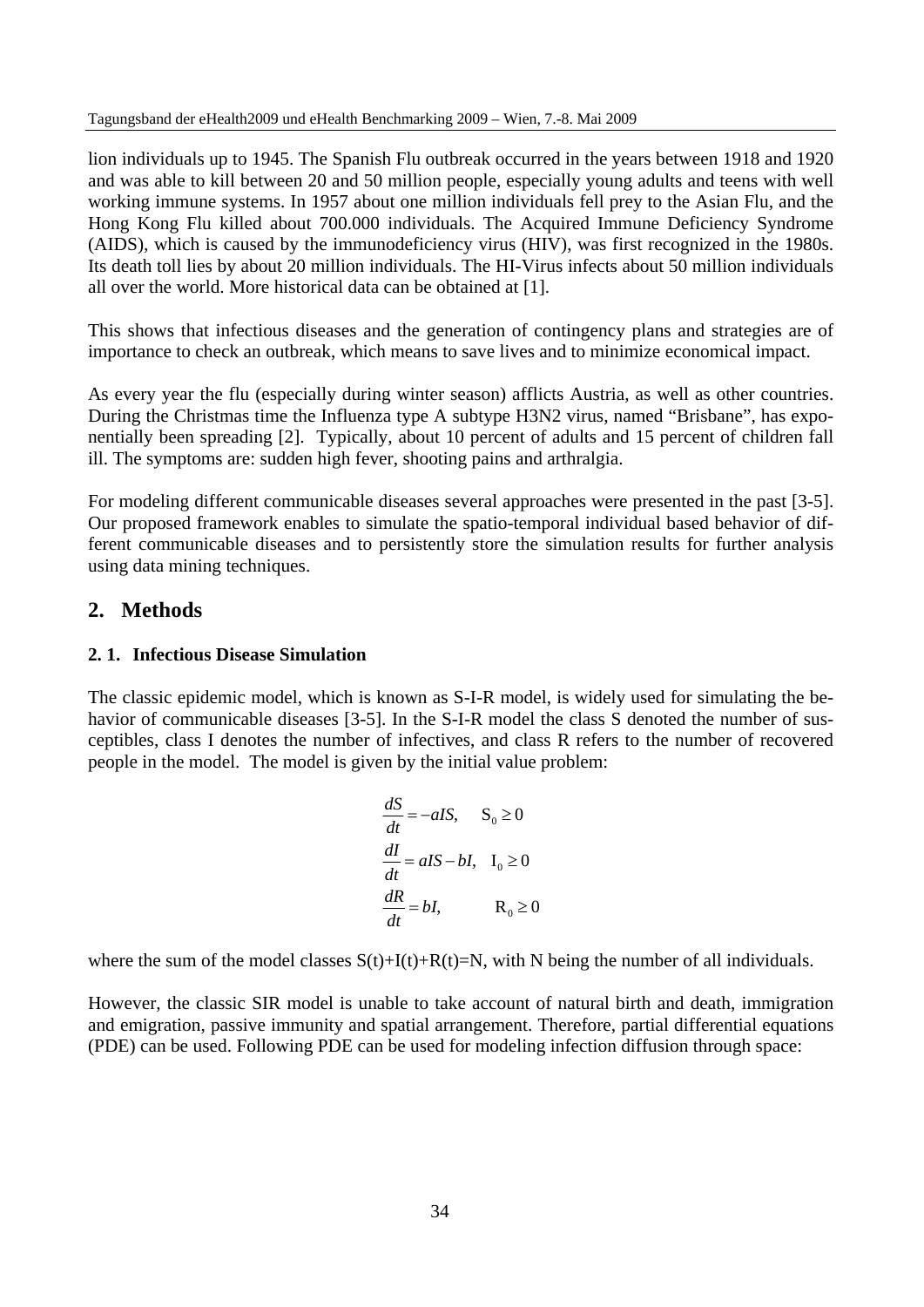$$
\frac{dS}{dt} = -(aI + \beta(\frac{\partial^2 I}{\partial x^2} + \frac{\partial^2 I}{\partial y^2}))S, \quad S_0 \ge 0
$$
  

$$
\frac{dI}{dt} = (aI + \beta(\frac{\partial^2 I}{\partial x^2} + \frac{\partial^2 I}{\partial y^2})) - bI, \quad I_0 \ge 0
$$
  

$$
\frac{dR}{dt} = bI, \qquad R_0 \ge 0
$$

With these models it is possible to simulate the spreading of a disease over a population in space and time, but if tracking of individuals or geographical conditions and demographic realities are needed these models are also inadequate, and therefore, cellular automata (CA) modeling approach can be used.

For this purpose cellular automata (CA) can be used. A CA is a dynamical system in which time and space is discrete; it is specified by a regular discrete lattice of cells and boundary conditions, a finite set of cells and states, a defined neighborhood, and a state transition function for cell evolution over time. A CA can be formal described as a 9-tuple

$$
CA = (C, N, \Sigma, \Psi, Q, \delta, \sigma, q_0, F),
$$

where *C* is the cell adjustment, *N*is the neighborhood definition, ∑denotes the input alphabet, Ψ the output alphabet, and  $Q$  describes the set of internal cell states.  $\delta$  denotes the state transition function with  $\delta: Q \times Q^{n_i} \to Q$ , and  $\sigma$  is the output function with  $\sigma: Q \to \Psi$ .  $q_0$  denotes the initial state with  $q_0 \in Q$ , and *F* denotes the finites states with  $F \subseteq Q$ , respectively.

The disease modeling and simulation framework was implemented using Java SE 1.6. As object oriented paradigms and software patterns were used, the software package is highly generic, which means, that approaches based on cellular automata can be easily integrated and implemented using this framework. Several classes exist in the kernel of the simulation and modeling package. Only the two generic CA package classes are described here briefly. The class CellularAutomaton defines a generic cellular automaton and provides the abstract method compute(), which is responsible for performing one simulation step over the cells. The class Cell represents one generic cell with the associated properties and neighborhood relation. The abstract method performCellAction() has to be overridden for performing the cell state transition function. Furthermore, the resulting states and attributes are persistently stored for each cell and each individual for further analysis; for each time step also a snapshot of the geographical map is generated and stored as portable network graphics (PNG) file.

#### **2. 2. Data Integration**

A data warehouse is defined as subject oriented, integrated, non-volatile collection of integrated data [6]. The generated life sciences data need to be stored in a data warehouse in order to perform further analysis tasks. The underlying schema used in the backroom component is the so-called star schema. This schema is characterized by one or more large fact tables that contain a number of the primary information in the data warehouse, and a number of much smaller dimension tables, each of which contains information about the entries for a particular attribute in the fact table. A query on such a schema is characterized as a join between fact tables and several dimensional tables.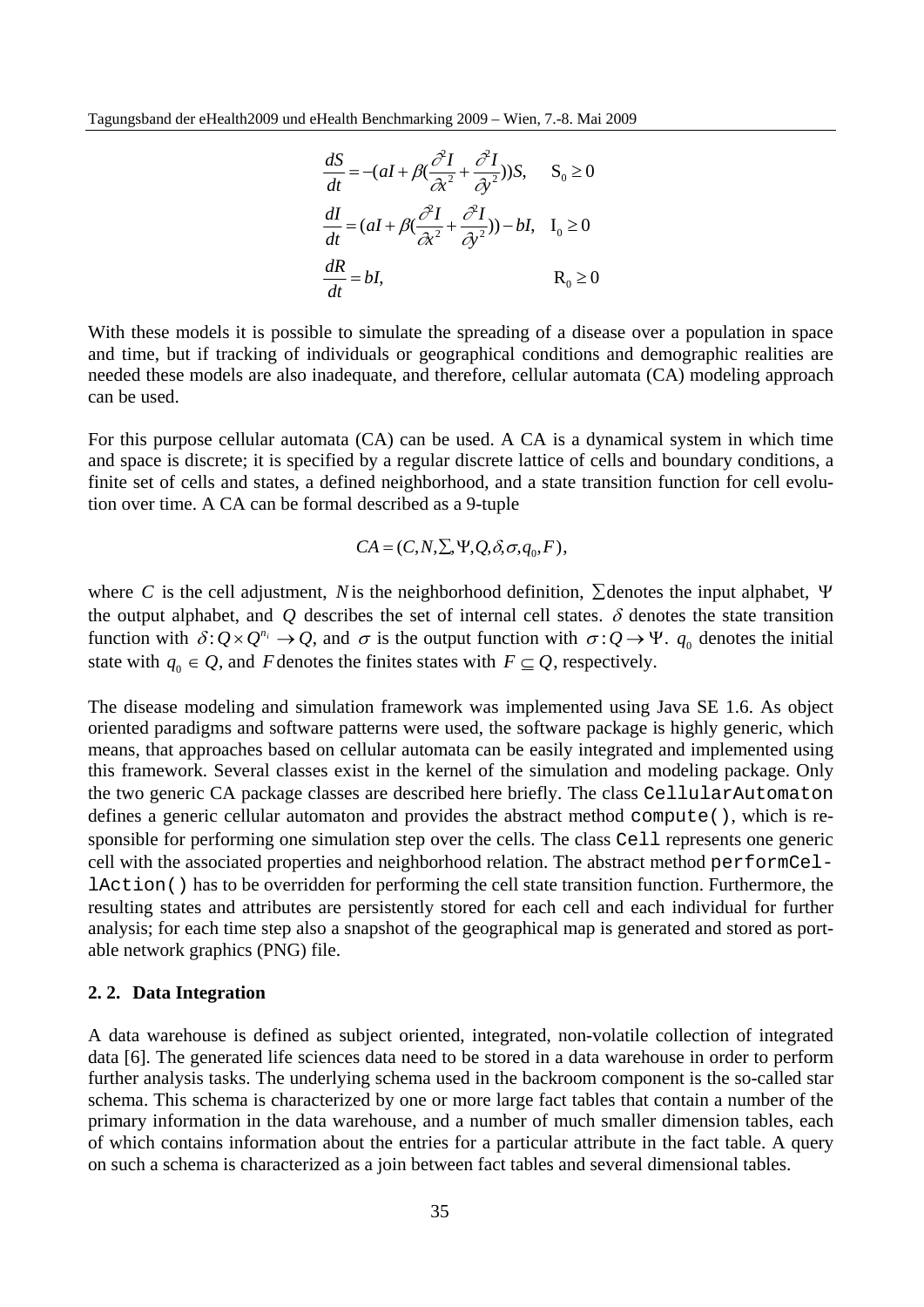For the data integration tasks the freely available open source software package provided by Talend Open Data Solution is used [7]. The Talend Open Studio enables the backroom specialist to develop data extraction, transformation (cleansing) and loading (ETL) components. The software then generates Java code that can be used in own software solutions. Furthermore, it is possible to implement own components, if the offered components do not fulfill the requirements. *Figure 1* shows the graphical user interface of the Talend Open Studio design tool.



**Figure 1: Talend Open Studio Designer, which was used for integrating the generated simulation data. For more information see text.** 

### **2. 3. Knowledge Discovery in Simulation Data**

When performing knowledge discovery several steps are usually involved. These steps incorporate focusing and describing the problem, preprocessing and transformation of the data, performing statistical analyses and data mining algorithms, and a concluding evaluation [8]. As all the simulation result data is stored in the data warehouse system the preprocessing and transformation tasks can be reduced. So, one can focus on building analyzing workflows in order to generate new knowledge. Therefore, using the  $KD^3$  (Knowledge Discovery in Database Designer) [9] software package the user can focus on building analyzing workflows to interpret the simulation results. Such a workflow is characterized by a repeatable pattern activity, which is used for solving defined processes using different parameters and data sets in simulation scenarios. So-called functional objects (FOs) are the key elements of the application. A FO consists of in- and out ports, where the data set can be transported from one component to another. By implementing new FOs the  $KD^3$  application can be easily expanded by new functionality. The new objects are then loaded into the  $\overrightarrow{KD}^3$  workspace by using the Java Reflection API. *Figure 2* depicts the KD3 designer application that is implemented for data mining and analyzing the Brisbane flu simulation.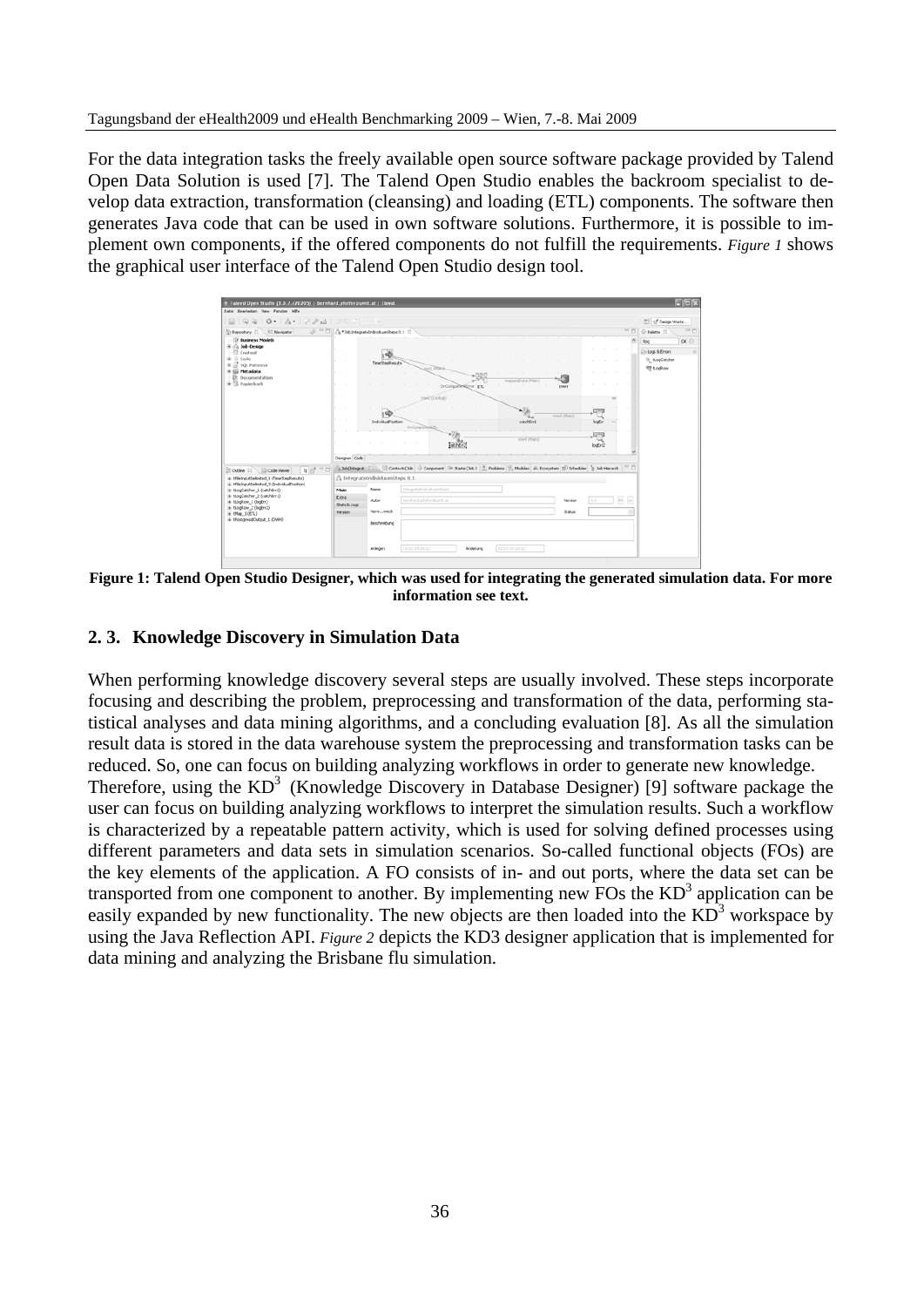

**Figure 2: Screenshot of the knowledge-mining task of the Brisbane flu simulation results.** 

## **3. Results**

In this study the Brisbane flu was simulated for the federal state of Tyrol. The seed point of the infection was set to the capital Innsbruck. Furthermore, using two different drugs medical treatment of the infected individuals was performed. Medication 1one is able to reduce lethality and severe symptoms by 55 percent, and medication two by 45 percent. Furthermore, the social behavior of the individuals changes during the disease spread, which means that the individuals try to avoid unnecessary social contact. This would also occur in real situations.

The run time of the simulation was 38 minutes for 365 simulated days. For running the simulation an Apple X-Serve 1.1 OS X Server Version 10.4.10 with 2x2GHz Dual Core Intel Xeon processor and 2GB of RAM was used.

The simulation data was integrated using the Talend Software and analyzed with the  $KD^3$  workflow mining tool. Although, only the federal state of Tyrol was simulated it is possible to give a prediction for the other nine federal states of Austria. The simulation results show that approximately 240 fatal outcomes could occur in Tyrol, which is 8% of the total fatal outcome that could occur in Austria. *Figure 3a* depicts the percentages of the fatal outcomes in the nine Austrian states. Furthermore, the number of possible infections for the federal state of Tyrol was estimated to be 44.787 individuals. The infection prediction for the other states is depicted in *Figure 3b*.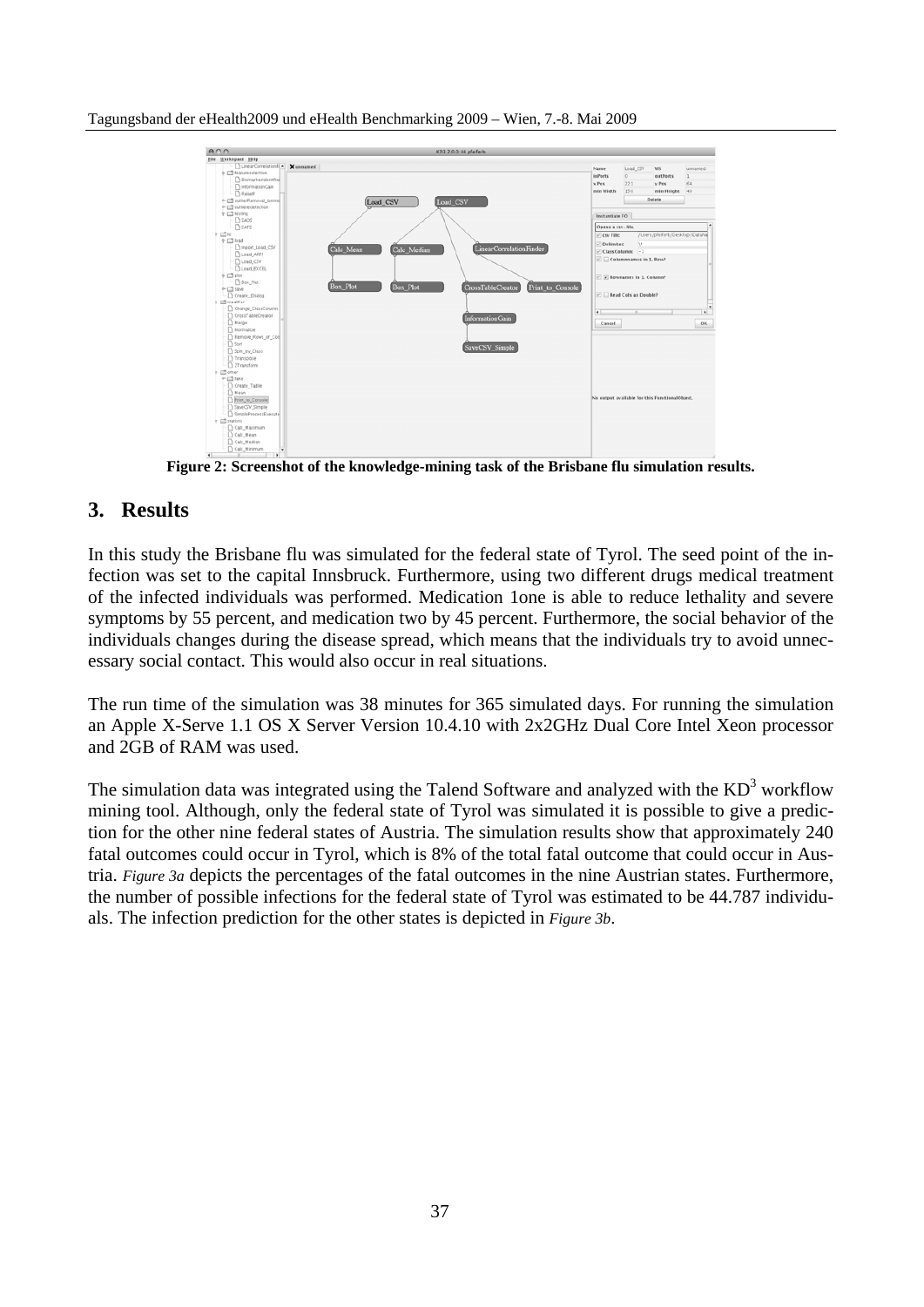Tagungsband der eHealth2009 und eHealth Benchmarking 2009 – Wien, 7.-8. Mai 2009



**Figure 3: (a) Percentage of the estimated outcomes in all nine federal states of Austria; (b) Estimated infections for the nine states of Austria; for more information see text.** 

*Figure 4* depicts the different states of the possible individual classes. During the first 140 days most individuals get infected, after that initial infection period individuals become susceptible again, which means that the disease might infect them again. Some of the individuals get permanently immune against the disease.



**Figure 4: The sphered line (S) is used for the number of susceptibles in the population, (I) shows infected individuals, (Immune) shows immune individuals and the (R) line is used for depicting "removed" individuals.** 

*Figure 5* depicts the spatial arrangement of the disease spreading. The black markers used in *Figure 5* demonstrate, where infected individuals are located and how the infection spreads over the population in space and two distinct time instances.



**Figure 5: Population density map of the federal state of Tyrol with superimposed infection map generated by the simulation run. The left figure shows the situation 20 days after the infection has started. The right figure indicates the spreading situation after 120 days. It can be can seen that after 120 days nearly every part of federal state Tyrol is involved, but the infection density is much lower compared to the beginning of the infection.**